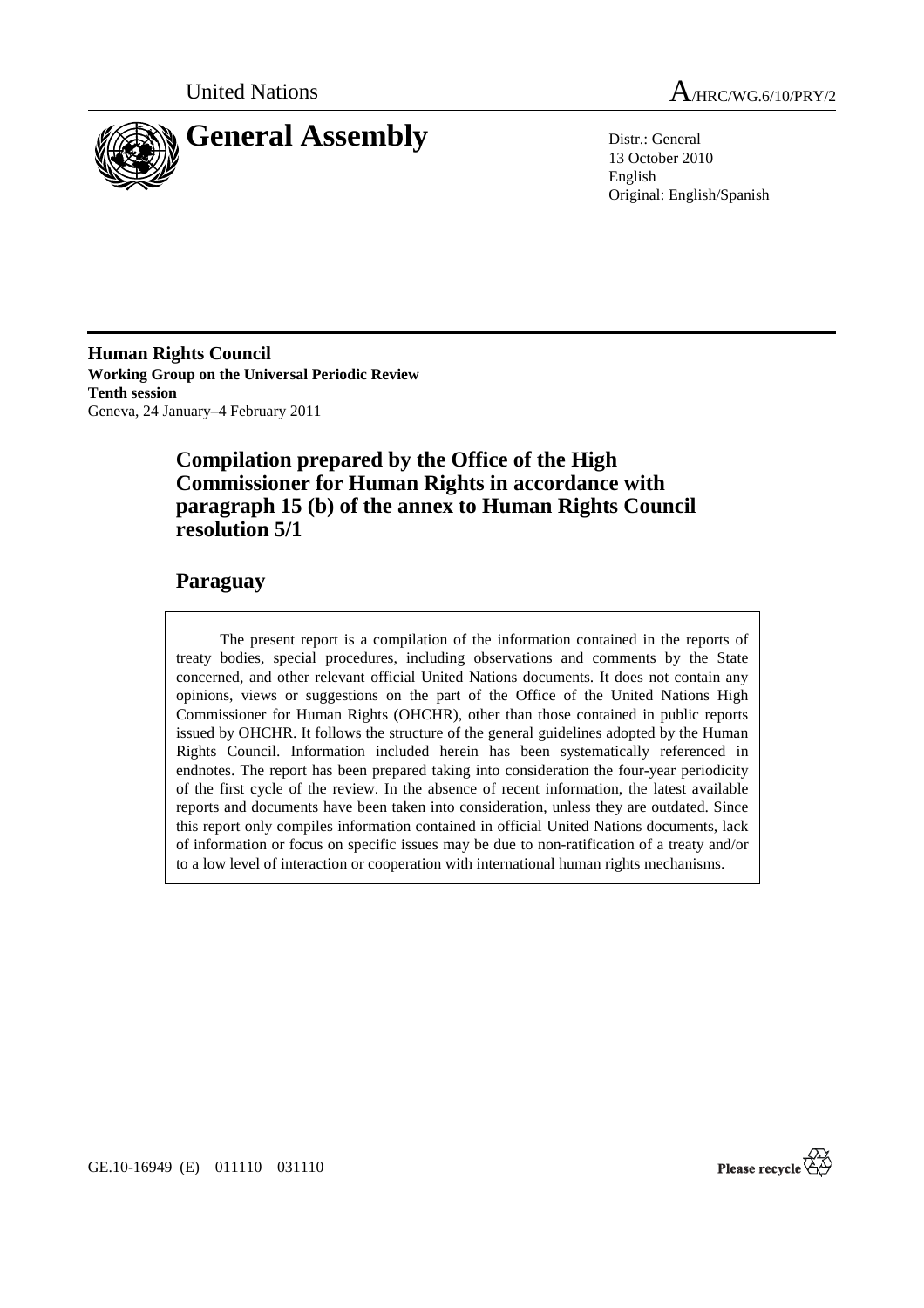# **I. Background and framework**

## **A. Scope of international obligations**<sup>1</sup>

| Core Universal human rights<br>treaties <sup>2</sup> | Date of ratification, accession or<br>succession                                                                          | <b>Declarations</b><br>/reservations           | Recognition of specific competences of treaty<br>bodies                       |  |
|------------------------------------------------------|---------------------------------------------------------------------------------------------------------------------------|------------------------------------------------|-------------------------------------------------------------------------------|--|
| <b>ICERD</b>                                         | 18 August 2003                                                                                                            | None                                           | Individual complaints (art. 14): No                                           |  |
| <b>ICESCR</b>                                        | 10 June 1992                                                                                                              | None                                           |                                                                               |  |
| <b>ICCPR</b>                                         | 10 June 1992                                                                                                              | None                                           | Inter-State complaints (art. 41): No                                          |  |
| <b>ICCPR-OP1</b>                                     | 10 January 1995                                                                                                           | None                                           |                                                                               |  |
| <b>ICCPR-OP2</b>                                     | 18 August 2003                                                                                                            | None                                           |                                                                               |  |
| <b>CEDAW</b>                                         | 6 April 1987                                                                                                              | None                                           |                                                                               |  |
| OP-CEDAW                                             | 14 May 2001                                                                                                               | None                                           | Inquiry procedure (arts. 8 and 9): Yes                                        |  |
| <b>CAT</b>                                           |                                                                                                                           |                                                | Inter-State complaints (art. 21): Yes<br>Individual complaints (art. 22): Yes |  |
|                                                      | 12 March 1990                                                                                                             | None                                           | Inquiry procedure (art. 20): Yes                                              |  |
| OP-CAT                                               | 2 December 2005                                                                                                           | None                                           |                                                                               |  |
| <b>CRC</b>                                           | 25 September 1990                                                                                                         | None                                           |                                                                               |  |
| OP-CRC-AC                                            | 27 September 2002                                                                                                         | Binding declaration under<br>art. $3:18$ years |                                                                               |  |
| OP-CRC-SC                                            | 18 August 2003                                                                                                            | None                                           |                                                                               |  |
| <b>ICRMW</b>                                         | 23 September 2008                                                                                                         | None                                           | Inter-State complaints (art. 76): No<br>Individual complaints (art. 77): No   |  |
| <b>CRPD</b>                                          | 3 September 2008                                                                                                          | None                                           |                                                                               |  |
| <b>OP-CRPD</b>                                       | 3 September 2008                                                                                                          | None                                           | Inquiry procedure (arts. 6 and 7): Yes                                        |  |
|                                                      | Treaties to which Paraguay is not a party: OP-ICESCR <sup>3</sup> (signature only, 2009), and CED (signature only, 2007). |                                                |                                                                               |  |

| Other main relevant international instruments                                         | Ratification, accession or succession           |
|---------------------------------------------------------------------------------------|-------------------------------------------------|
| Convention on the Prevention and Punishment of the Crime of Genocide Yes              |                                                 |
| Rome Statute of the International Criminal Court                                      | Yes                                             |
| Palermo Protocol <sup>4</sup>                                                         | Yes                                             |
| Refugees and stateless persons <sup>5</sup>                                           | Yes, except Stateless Conventions 1954 and 1961 |
| Geneva Conventions of 12 August 1949 and Additional Protocols<br>thereto <sup>6</sup> | Yes                                             |
| <b>UNESCO</b> Convention against Discrimination in Education                          | No                                              |

1. In 2010, the Committee on the Rights of the Child (CRC) recommended that Paraguay ratify the Optional Protocol to the Covenant on Economic, Social and Cultural Rights and the Convention for the Protection of All Persons from Enforced Disappearance.7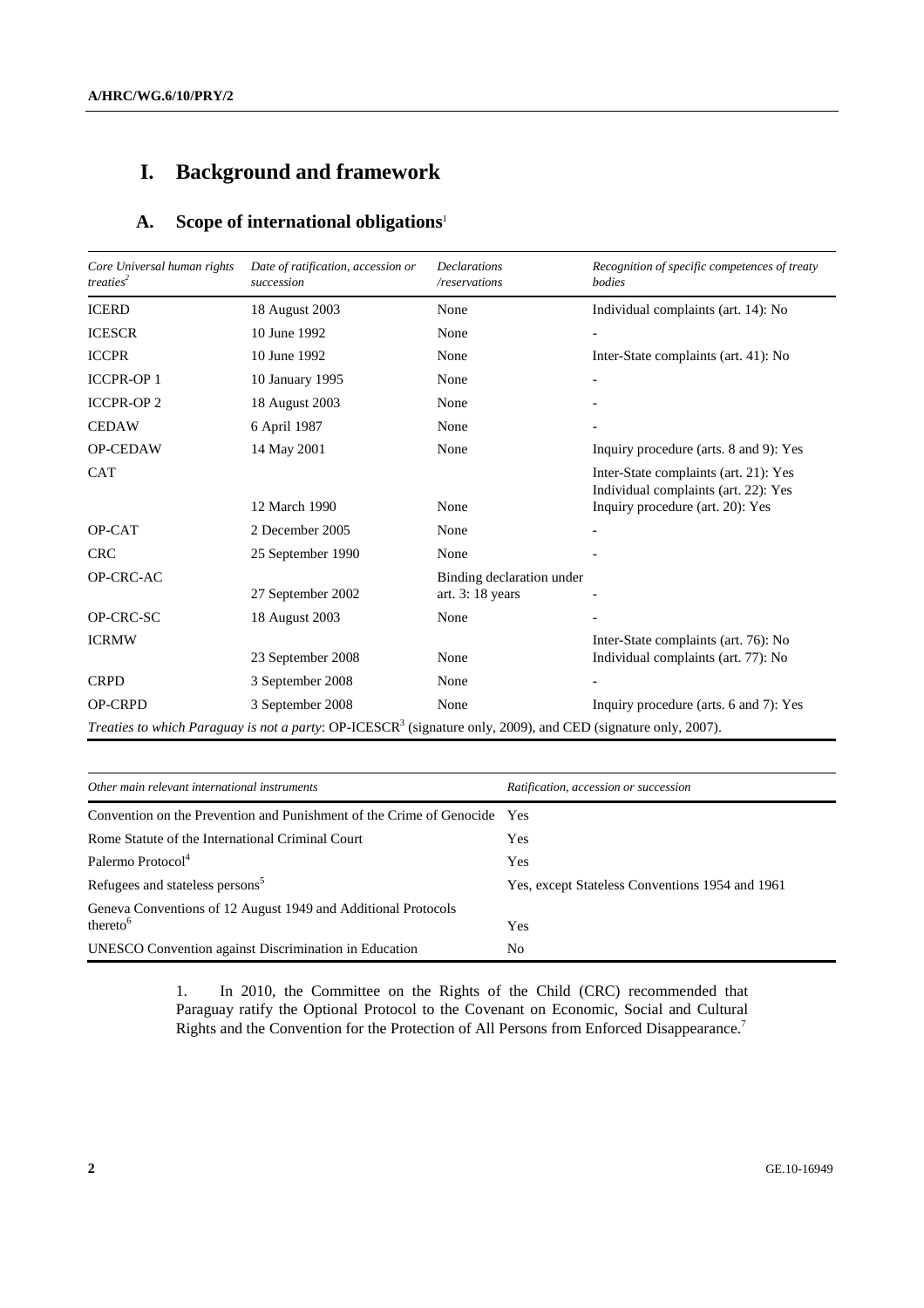### **B. Constitutional and legislative framework**

2. In 2005, the Committee on the Elimination of Discrimination against Women (CEDAW) requested Paraguay to incorporate a definition of discrimination against women into national legislation, and to take steps to ensure that the provisions of the Convention can be effectively enforced.<sup>8</sup>

3. After a visit in November 2006, the Special Rapporteur on torture and other cruel, inhuman or degrading treatment noted that Paraguay had come a long way in overcoming the legacy of the military dictatorship by building up democratic institutions based on the rule of law and respect for human rights, and welcomed the efforts of the Truth and Justice Commission. He added that Paraguay was the only country in Latin America's Southern Cone without an amnesty law and welcomed the clear constitutional prohibition on torture.<sup>9</sup>

4. In 2010, CRC regretted that the national legislation was not fully in conformity with the Convention. It was also concerned that the bill to amend the Code of Criminal Procedure was still under consideration and did not coincide with the CNA (Código de la Niñez y la Adolescencia) in terms of juvenile criminal procedure.<sup>10</sup>

5. The United Nations country team in Paraguay (UNCT) reported that the Criminal Code had reduced the penalties for child pornography and that, in cases of abuse, the decision to prosecute had to come from the victim even if the victim was a minor, and the penalty was a fine only.11 The Committee on the Rights of the Child made much the same points.12

## **C. Institutional and human rights infrastructure**

6. The *Defensoría del Pueblo* (Ombudsman) was accredited with A status by the International Coordinating Committee of National Human Rights Institutions for the Promotion and Protection of Human Rights (ICC) in 2003 and reconfirmed in 2008.<sup>13</sup>

7. CRC recommended that Paraguay strengthen the role of the National Council for Childhood and Adolescence and allocate adequate resources to ensure effective coordination among the different institutions responsible for children rights.<sup>14</sup>

8. CRC recommended that Paraguay clearly define the mandate of the Department for Rights of Children and Adolescents of the Ombudsman, effectively disseminate its annual reports, and ensure that complaints mechanisms are easily accessible and child-sensitive.<sup>15</sup>

### **D. Policy measures**

9. CRC recommended that Paraguay identify possible deficiencies and assess the progress achieved under the National Plan of Action for Children and Adolescents (2003– 2008), and to adopt a new National Plan of Action with sufficient resources.<sup>16</sup>

10. The United Nations country team in Paraguay reported that human rights policies and programmes had been coordinated since 2009 by the Human Rights Network of the Executive Branch (RDHPE), but the latter did not have the resources it needed to carry out its work.<sup>17</sup>

11. The United Nations country team in Paraguay said that the system of juvenile justice was still not linked to the national child protection system and there were no preventive policies in place to develop children's social skills and facilitate their integration into society. It added that the lack of data on women deprived of their liberty was striking, as was the record of violence by State officials in prisons.<sup>18</sup>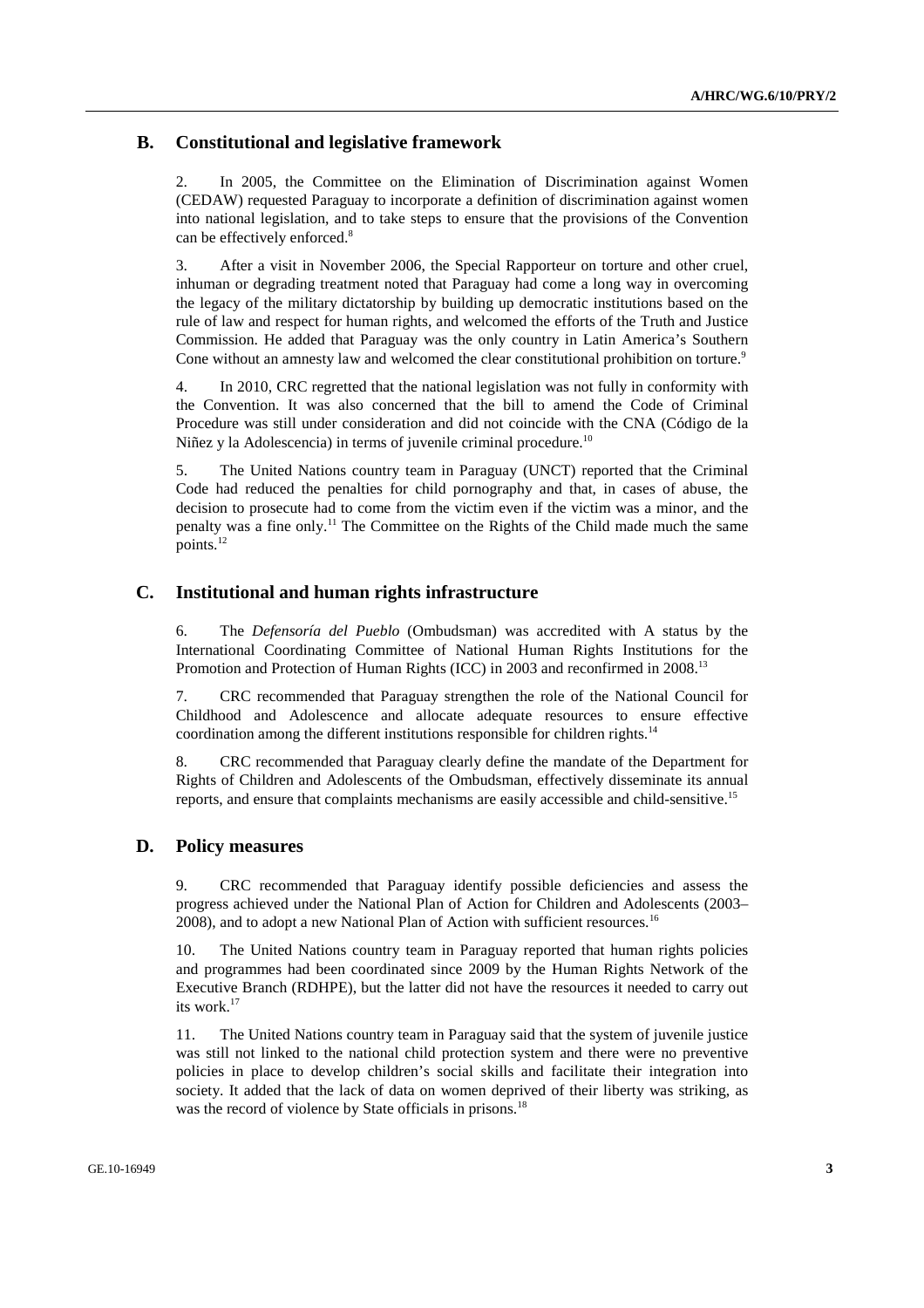12. In 2005, Paraguay adopted the United Nations Plan of Action (2005–2009) for the World Programme for Human Rights Education focusing on the national school system. In primary and secondary schools, human rights is taught, *inter alia*, in social sciences courses.19

## **II. Promotion and protection of human rights on the ground**

### **A. Cooperation with human rights mechanisms**

#### **1. Cooperation with treaty bodies**

| Treaty body <sup>20</sup> | Latest report<br>submitted and<br>considered | Latest concluding<br>observations | Follow-up response Reporting status |                                                                      |
|---------------------------|----------------------------------------------|-----------------------------------|-------------------------------------|----------------------------------------------------------------------|
| <b>CERD</b>               |                                              |                                   |                                     | Initial report overdue since 2004                                    |
| <b>CESCR</b>              | 2006                                         | November 2007                     |                                     | - Fourth report due in 2011                                          |
| <b>HR</b> Committee       | 2004                                         | October 2005                      |                                     | June 2008 Third report overdue since 2008                            |
| <b>CEDAW</b>              | 2004                                         | January 2005                      |                                     | Sixth report overdue since 2008                                      |
| <b>CAT</b>                | 1999                                         | <b>May 2000</b>                   |                                     | Fourth and fifth reports overdue since<br>2003 and 2007 respectively |
| <b>CRC</b>                | 2008                                         | January 2010                      |                                     | Combined fourth to sixth reports due<br>$-$ in 2017                  |
| OP-CRC-AC                 |                                              |                                   |                                     | - Initial report overdue since 2004                                  |
| OP-CRC-SC                 |                                              |                                   |                                     | Initial report overdue since 2005                                    |
| <b>CMW</b>                |                                              |                                   |                                     | Initial report due in 2010                                           |
| <b>CRPD</b>               |                                              |                                   |                                     | - Initial report due in 2010                                         |

13. The Subcommittee on Prevention of Torture (SPT) visited Paraguay from 10 to 16 March 2009. In June 2010, Paraguay informed about its decision to make the SPT report public<sup>21</sup> and provided replies, which were also made public.<sup>22</sup> SPT conducted a follow-up visit between 13 and 15 September 2010.<sup>23</sup>

14. In 2007, the Committee on Economic, Social and Cultural Rights (CESCR) regretted that most of its 1996 recommendations were not fully implemented, and that Paraguay did not address more effectively the following subjects of concern: the slow pace of agrarian reform; the wage gap between men and women; the persistence of domestic violence; the lack of minimum wage guarantee for all workers; the fact that trade union rights were not fully guaranteed; the high proportion of the population excluded from any form of social security; the high number of child workers; and the fact that the right to health was not guaranteed.<sup>24</sup>

15. CEDAW was concerned at the failure to take adequate steps to implement the recommendations regarding several concerns, particularly: the low participation of women in decision-making bodies and in public life, and the high illiteracy and dropout rates among women.25

16. CRC encouraged Paraguay to submit its initial reports under the two Optional Protocols to the Convention.26 CESCR invited Paraguay to update its core document in accordance with the harmonized guidelines on reporting compiled in  $2006$ <sup>27</sup>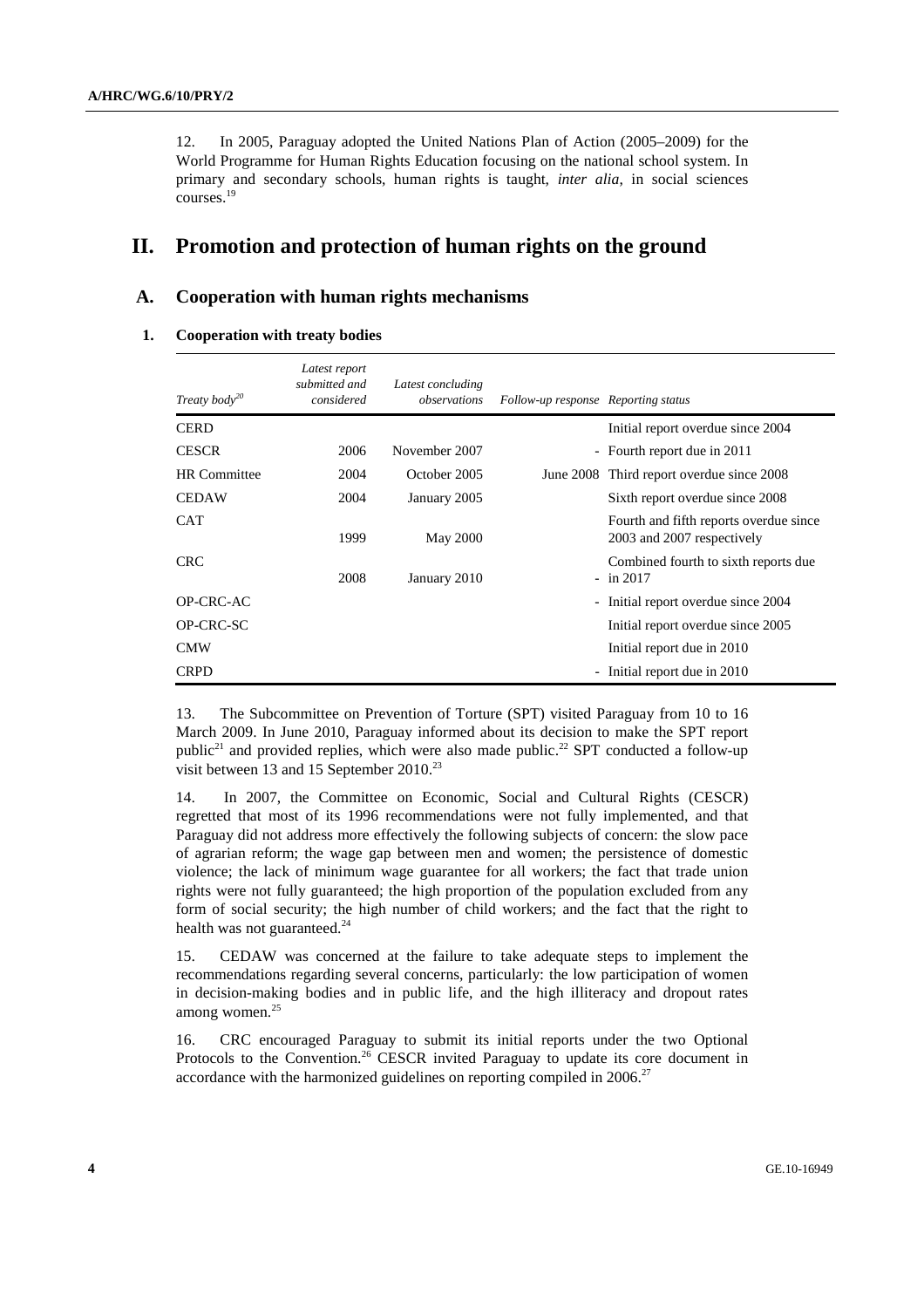#### **2. Cooperation with special procedures**

| Standing invitation issued                                   | Yes                                                                                                                                                                                                                                                                                                         |
|--------------------------------------------------------------|-------------------------------------------------------------------------------------------------------------------------------------------------------------------------------------------------------------------------------------------------------------------------------------------------------------|
| Latest visits or mission<br>reports                          | SR on the sale of children, child prostitution and child pornography (23 February–5<br>March 2004); <sup>28</sup> SR on torture and other cruel, inhuman or degrading treatment and<br>punishment (22–29 November 2006); <sup>29</sup> SR on the right to education (14–22 April<br>$2009$ ). <sup>30</sup> |
| Visits agreed upon in<br>principle                           | SR on the independence of judges and lawyers; SR on freedom of religion or belief<br>(postponed).                                                                                                                                                                                                           |
| Visits requested and not yet<br>agreed upon                  | SR on human rights defenders.                                                                                                                                                                                                                                                                               |
| <i>Facilitation/cooperation</i><br>during missions           | The Special Rapporteurs on the sale of children, child prostitution and child<br>pornography; on torture and on the right to education expressed their gratitude to the<br>Government for its cooperation during their respective visits.                                                                   |
| Follow-up to visits                                          |                                                                                                                                                                                                                                                                                                             |
| Responses to letters of<br>allegations and urgent<br>appeals | During the period under review, The Government responded to 5 communications.                                                                                                                                                                                                                               |
| Responses to<br>questionnaires on thematic<br>issues         | Paraguay responded to 4 of the 23 questionnaires sent by special procedures mandate<br>holders. $31$                                                                                                                                                                                                        |

#### **3. Cooperation with the Office of the High Commissioner for Human Rights**

17. OHCHR's work with Paraguay had, until 2009, consisted in a limited number of technical cooperation projects. In response to a request for increased cooperation both with the Government and the UN country team, the Office deployed a human rights adviser to the country in  $2010^{32}$ 

## **B. Implementation of international human rights obligations**

#### **1. Equality and non-discrimination**

18. In 2006, UNFPA indicated that although gender equality has been mainstreamed in laws and policies, inequality persisted: women occupied only 10 per cent of seats in congress; female-led households received 15.4 per cent less than male-headed households; the illiteracy rate in rural areas was 15.4 per cent for women compared to 10.7 per cent for men.<sup>33</sup> CESCR<sup>34</sup> and the Human Rights Committee<sup>35</sup> raised similar concerns.

19. In 2010, the ILO Committee of Experts on the Application of Conventions and Recommendations noted the Government's recognition, in its report, that a clear gap continues to exist between men and women's income at almost all levels, despite legal provisions on equal remuneration. It requested the Government to continue to supply information on steps undertaken to promote equal remuneration for men and women.<sup>36</sup> The Committee also noted that the third National Plan for Equality of Opportunity between Women and Men 2008–2017 recognized the widening of the gaps, and that unemployment and underemployment were rising more rapidly among women.<sup>3</sup>

20. CEDAW remained concerned about the situation of rural women who continued to have limited access to land ownership, credit facilities and extension services, which perpetuated their low social and economic conditions.<sup>38</sup> CESCR expressed similar concerns.39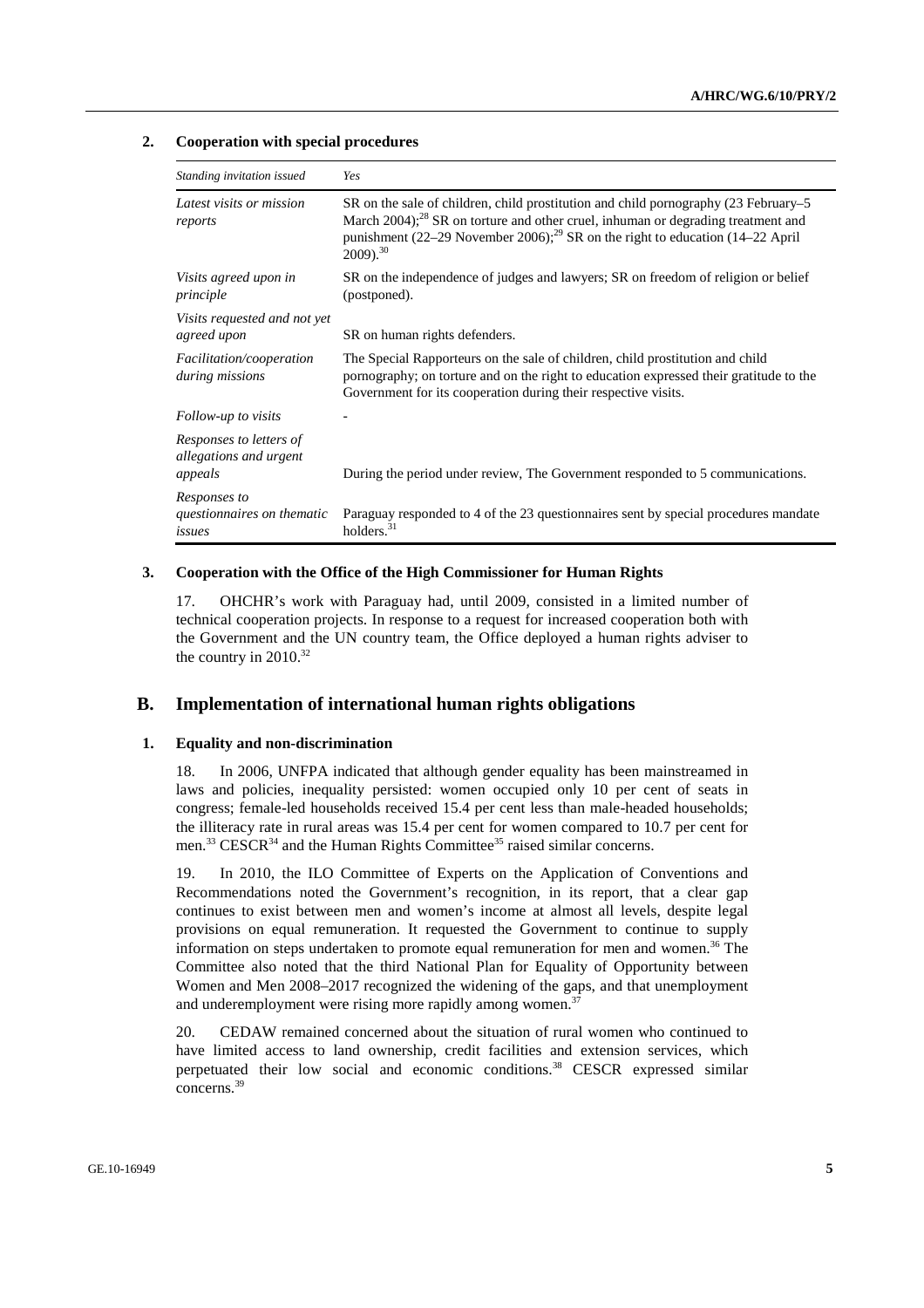21. While welcoming the fact that the rights of the indigenous have been set as a priority in the platform of the new government, $40$  CRC remained concerned, as highlighted by the ILO Committee of Experts, $41$  about discrimination faced by the indigenous population, which resulted in various inequalities for children. $42$ 

#### **2. Right to life, liberty and security of the person**

22. In 2005, HR Committee welcomed the abolition of the death penalty.<sup>43</sup>

23. While acknowledging the prohibition of torture in the Constitution, the Special Rapporteur on torture<sup>44</sup> and SPT<sup>45</sup> reported in 2006 and 2009, respectively, that the definition of torture in the Criminal Code was too narrow and did not comply with the Convention against Torture. Therefore some acts that were not filed under the offence of torture were subject to weaker sentences and to the statute of limitations. SPT also regretted that the revision of the Criminal Code did not modify the definition of torture.<sup>46</sup> The Special Rapporteur<sup>47</sup> and SPT<sup>48</sup> also remarked that the Military Criminal Code did not include a prohibition of torture.

24. SPT also recommended that Paraguay give the necessary priority to the adoption of the bill aimed at establishing a National Preventive Mechanism, which has been pending in the Senate since January 2009.<sup>49</sup> CRC made a similar recommendation.<sup>50</sup>

25. The Special Rapporteur on torture noted that the situation of torture and ill-treatment in prisons and military detention facilities had improved. However, he concluded that torture was still widely practised during the first days of police custody. He considered that impunity was the main reason for the continuing use of torture and ill-treatment.<sup>51</sup> SPT made similar remarks<sup>52</sup> and noted with concern that, according to information received from the Public Prosecutor's Office, out of 230 complaints of torture received between 2000 and 2008, only one had resulted in conviction.<sup>53</sup> SPT recommended that the responsibility of police officers implicated in acts of torture against detained persons be fully investigated.<sup>54</sup> HR Committee made similar comments and recommendation.<sup>55</sup>

26. With regard to detention conditions, the Special Rapporteur on torture reported that overcrowding was a structural phenomenon and that the authorities were failing to respect human rights and minimum standards of human dignity, as laid down in article 10 of ICCPR and the UN Standard Minimum Rules for the Treatment of Prisoners. The Special Rapporteur found a failure to effectively separate remand (more than 70 per cent of all detainees) and convicted prisoners, and described older facilities as deplorable. The failure of the authorities to provide for the basic needs of the detainees, together with the low salaries paid to prison staff were found to contribute to endemic corruption in the prison system. The Special Rapporteur concluded that the use of non-custodial measures for accused persons could significantly contribute to solving overcrowding.<sup>56</sup> HR Committee and SPT<sup>57</sup> made similar remarks.<sup>58</sup>

27. SPT recommended that solitary confinement be severely restricted and not used at all for minors and mentally disabled persons.<sup>59</sup>

28. In 2006, UNFPA stated that gender-based violence was a problem: 33.4 per cent of women aged 14 to 44 report having been victims of verbal violence; 19.3 per cent, physical violence; and 7.6 per cent, sexual violence.<sup>60</sup>

29. The United Nations country team in Paraguay reported that although there were no official statistics, as there was no standardized national registry, high rates of femicide had been reported.<sup>61</sup> It added that the law on domestic violence was a civil law that only provided for emergency protection measures and that there was no public shelter for battered women, although a project to create one had been proposed in the past year. Problems in applying the law and the obstacles to filing a complaint and accessing justice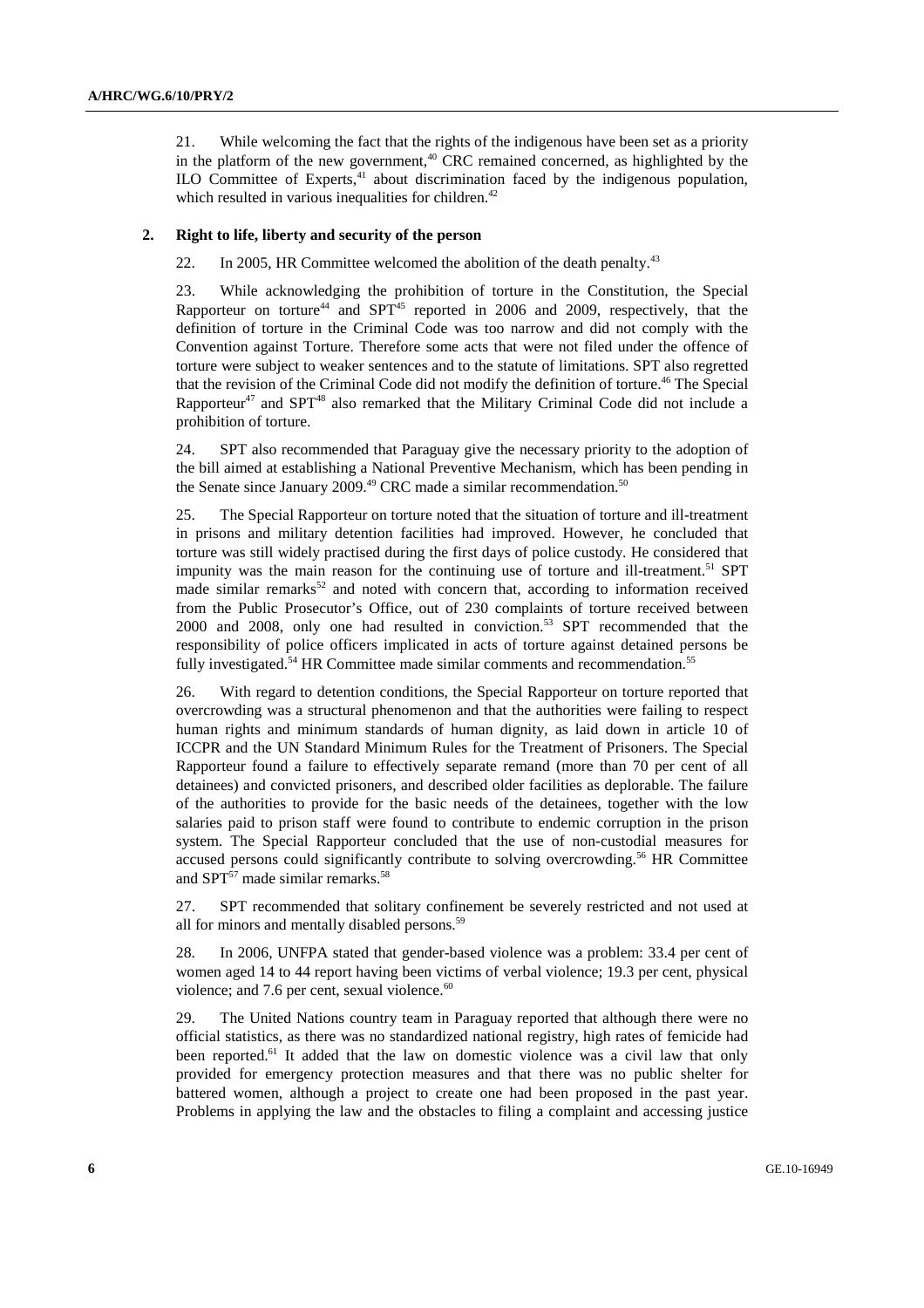were directly related to the persistence of gender-based cultural bias in society. Some progress has been made in introducing a gender perspective but there was stiff structural resistance to that approach. $62$ 

30. Following a visit in March 2004, the Special Rapporteur on the sale of children, child prostitution and child pornography reported that the sexual exploitation of children and young persons was a fact of life in Paraguay, but difficult to quantify due to lack of adequate statistical data. He added that the majority of child victims of sexual exploitation had previously suffered sexual and/or physical abuse and that the level of sexual abuse and domestic violence against children, especially girls and women, was alarming.<sup>63</sup>

31. CRC was concerned that Paraguay continued to be a source and destination country for women and children victims of trafficking, $64$  and urged to ensure the protection of children from trafficking and sale.<sup>65</sup> CRC was also concerned that the National Plan for the Prevention and Eradication of Commercial Sexual Exploitation of Children had not been carried out, due to a lack of public funding.<sup>66</sup> CEDAW was concerned that domestic legislation on sexual exploitation and trafficking of minors was not in line with international standards.<sup>67</sup>

32. In 2010, recalling its previous concern about debt bondage within the indigenous communities of the Chaco, the ILO Committee of Experts stated that debt bondage constitutes forced labour within the meaning of the Forced Labour Convention (No. 29).<sup>68</sup>

33. A 2010 compilation of comments by ILO supervisory bodies noted that the Committee of Experts has requested the Government to provide further information on the implementation of its 2009 Decent Work Country Programme and its impact on the eradication of forced labour involving indigenous peoples, particularly those working on ranches or in Mennonite communities, and including information on the extent to which the indigenous peoples concerned were consulted for the development of that plan.<sup>69</sup>

34. CRC was concerned that there was no explicit prohibition of corporal punishment and that corporal punishment was culturally accepted as a form of education and family discipline.<sup>70</sup> CRC recommended the prohibition of corporal punishment by law in all settings, as well as an effective monitoring system and awareness campaigns aimed at changing the general attitude towards this practice.<sup>71</sup>

35. While welcoming the efforts to eradicate child labour, CRC expressed concern that there were no reliable statistics and no specialized unit to monitor and inspect the working conditions of children.<sup>72</sup> The Special Rapporteur on the sale of children, child prostitution and child pornography reported that *criadazgo —* the practice of using children to perform domestic tasks in exchange for board, lodging and, sometimes, basic education — was a serious problem.<sup>73</sup> CRC was also gravely concerned by the persistence of this practice and by the fact that it had not yet been defined as an offence by law.<sup>74</sup>

36. CRC was concerned at the high number of children living or working in the street, $^{75}$ and recommended that Paraguay ensure that children in such situations be provided with adequate protection, assistance, nutrition and shelter as well as with health care and educational opportunities.76

37. In 2008, the ILO Committee of Experts noted the comments from the International Trade Union Confederation (ITUC) that, in practice, children between 12 and 17 were recruited by the military through various means, including the use of force and persuasion of parents. The Committee requested the enforcement of the legislation prohibiting the forced military recruitment.<sup>77</sup> HR Committee made similar remarks.<sup>78</sup> The Special Rapporteur on torture received credible allegations of hazing and beating of conscripts.<sup>79</sup>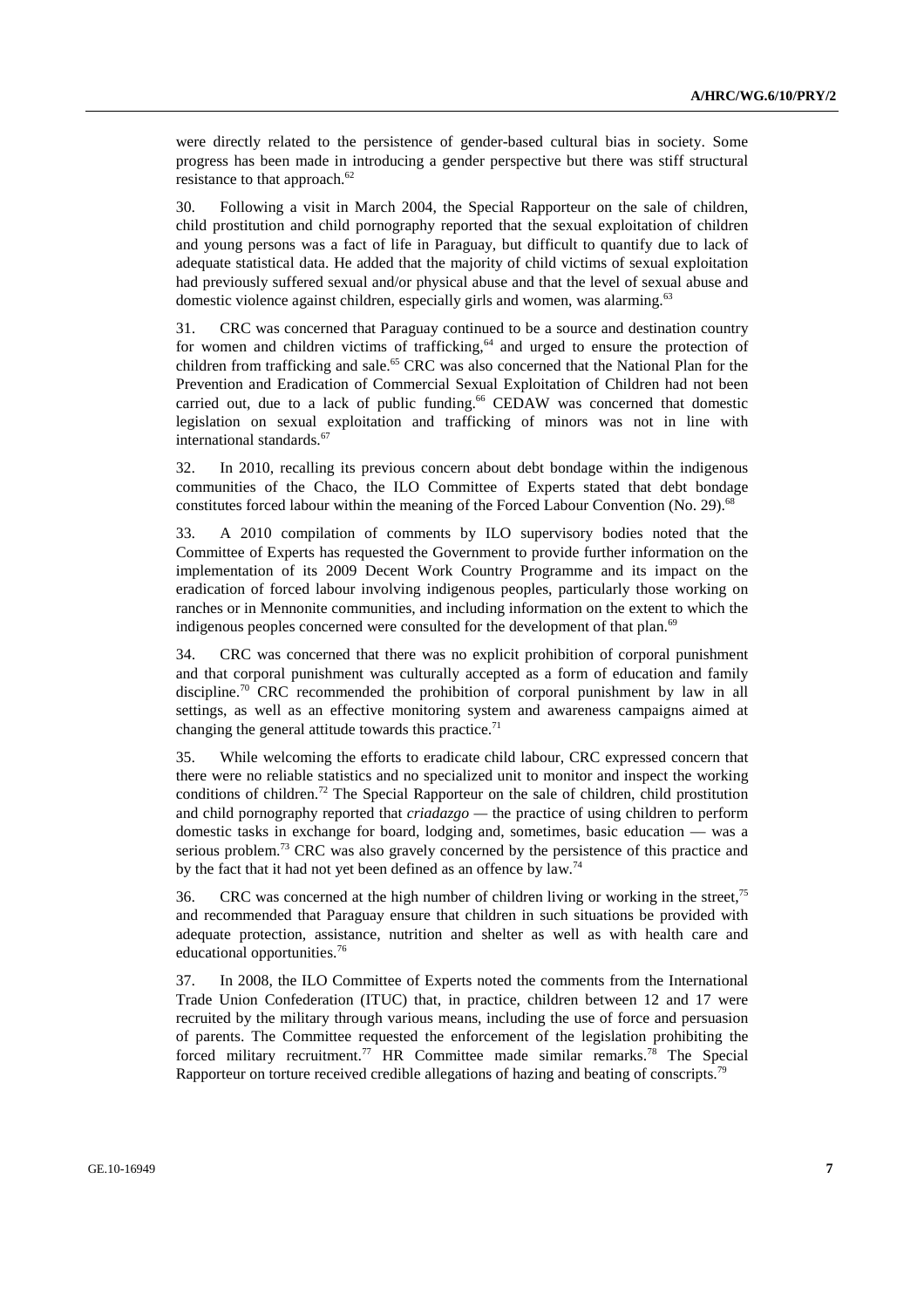#### **3. Administration of justice and the rule of law**

38. HR Committee regretted the lack of objective criteria governing the appointment and removal of judges. $80 \text{ In}$  its follow-up response, Paraguay informed about the mechanism for appointing judges by the Council of the Judiciary.<sup>81</sup>

39. CRC was concerned at the wide use of preventive detention for children between 16 and 18 years, as well as the precarious conditions in which adolescents served sentences. It urged Paraguay to undertake efforts to implement a policy on juvenile justice<sup>82</sup> and to ensure that all children victims (e.g. of abuse, domestic violence, sexual and economic exploitation, abduction, trafficking, or witnesses of such crimes) have effective access to justice and are provided with protection.<sup>83</sup>

40. The United Nations country team in Paraguay pointed out that the Truth and Justice Commission (2003–2009) had investigated political violence against women but could not document all cases, especially those involving sexual abuse, because the victims were afraid of exposure to cultural bias. 84

41. CRC was highly concerned by allegations contained in the report of the Truth and Justice Commission, published in  $2008<sup>85</sup>$  of torture and arbitrary detention of children during the dictatorship, which have not yet been resolved.

#### **4. Right to marriage and family life**

42. CRC expressed concern at the low legal minimum age for contracting marriage, which is 16 years, but which can, in certain cases, be lowered to  $14.86$  It recommended that the minimum age for marriage be set at  $18<sup>87</sup>$  CEDAW made a similar recommendation.<sup>88</sup>

43. CRC was concerned at the underreporting of a large amount of births and difficulties of accessing services for registering indigenous children and children living in rural areas.<sup>89</sup> CRC recommended that Paraguay ensure that unregistered children are not deprived of their rights, notably to health and education.<sup>90</sup> In 2005, HR Committee made a similar recommendation.<sup>91</sup>

44. CRC welcomed the various initiatives undertaken by the State regarding adoption which are aimed at restricting international adoption in response to widespread trafficking and sale of children, but remained concerned that families wishing to adopt could select a child and take him/her home, even before the child is eligible for adoption, and without an evaluation of the family.<sup>92</sup>

#### **5. Freedom of expression, association and peaceful assembly, and right to participate in public and political life**

45. HR Committee recommended that Paraguay ensure that defamation cases do not hamper the full enjoyment of freedom of expression.<sup>93</sup>

46. The Special Rapporteur on torture reported that the military had a law enforcement role vis-à-vis the general population. He received numerous allegations about the use of excessive force by the military to disperse demonstrations, particularly in relation to campesino movements.<sup>94</sup>

47. HR Committee observed with concern that, in practice, Act No. 1066/1997 limited the right to demonstrate by establishing unreasonable restrictions on the time, place and number of demonstrators, and the requirement of prior police authorization. It recommended amending the legislation to ensure untrammelled exercise of the right to peaceful demonstration.<sup>9</sup>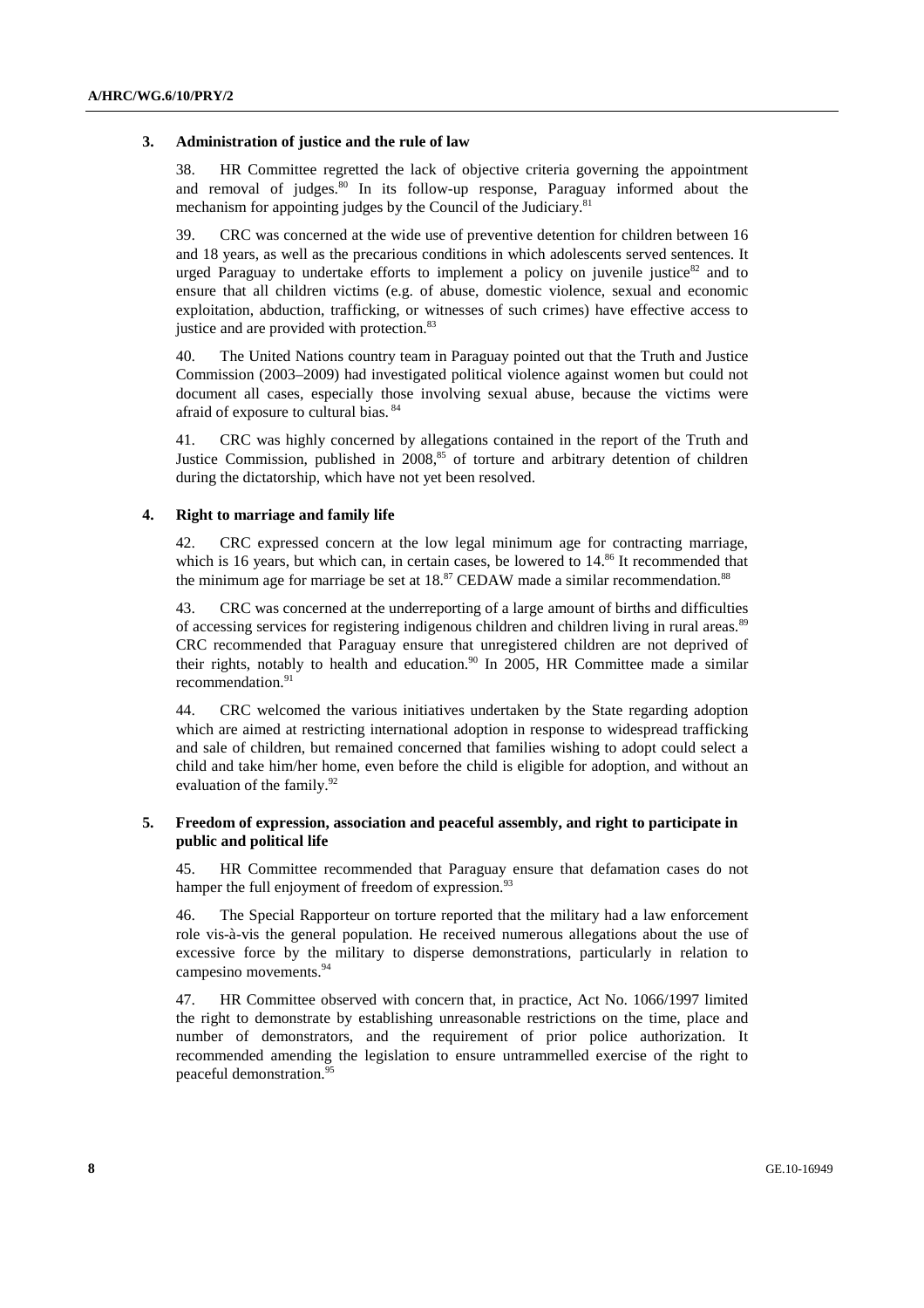48. In the 2009 report on its mission to Paraguay in 2008, United Nations Permanent Forum on Indigenous Issues (PFII) noted that it had received allegations that the organization of indigenous workers had often been the target of repressive action.<sup>96</sup>

49. HR Committee recommended that Paraguay ensure that the constitutional right of conscientious objection to military service could be effectively exercised, and guarantee that information about its exercise was properly disseminated.<sup>97</sup>

#### **6. Right to work and to just and favourable conditions of work**

50. The United Nations country team in Paraguay reported that the labour market was characterized by relatively low unemployment rates and high rates of underemployment and employment in the informal sector, as well as by the weakness of institutions in the world of work, with low coverage of social security schemes and numerous problems in the effective exercise of labour rights. 98

51. CESCR remarked that the wages paid to domestic workers represented only 40 per cent of the minimum wage.<sup>99</sup> It recommended amending the articles of the Labour Code that establish discriminatory conditions for domestic work, as well as increasing the number of labour inspections.100 CEDAW was concerned about the high number of girls performing domestic work without remuneration.<sup>101</sup>

52. The PFII indicated that 84.5 per cent of Guaraní people worked in agriculture. Only 27.4 per cent of the Guarani population were wage earners, while the 72.6 per cent majority had no stable employment. According to information from the General Directorate of Statistics, Surveys and Censuses, in 2008, the average monthly income of the indigenous population was about half the minimum wage. $102$ 

53. CEDAW remained concerned about the poor working conditions for women in the informal sector, low participation in the formal labour market, and persistent wage disparities between women and men.<sup>103</sup>

54. CESCR was concerned about the slow procedure for trade union registration with the Ministry of Justice and Labour, as well as the exposure to harassment experienced by trade union leaders in the private sector.<sup>104</sup>

#### **7. Right to social security and to an adequate standard of living**

55. In 2006, UNFPA stated that total poverty affected 2.2 million inhabitants, 60 per cent of whom resided in urban areas. Unequal income distribution was associated with the poverty level.<sup>105</sup> CESCR noted with concern the persistence of striking disparities in the enjoyment of economic, social and cultural rights, and indicated that the number of persons living in extreme poverty had increased.<sup>106</sup>

56. The United Nations country team in Paraguay reported that, notwithstanding the Government's efforts, it was not possible to identify a clear and convincing policy at the highest level that would protect, promote and facilitate implementation of the right to food, as the Government's initiatives tended to be fragmented, unstructured and inconsistent.<sup>107</sup>

57. UNFPA indicated that, despite efforts to improve health-care coverage and quality, deficiencies persisted. In 2004, the maternal mortality ratio was 157 deaths per 100,000 live births. Risks were high for contracting sexually transmitted infections, including HIV, especially in border areas and penitentiaries, among commercial sex workers, and among children and adolescents living or working on the streets.108 CRC recommended measures to reduce the spread of HIV infection, particularly with regard to young people.<sup>109</sup>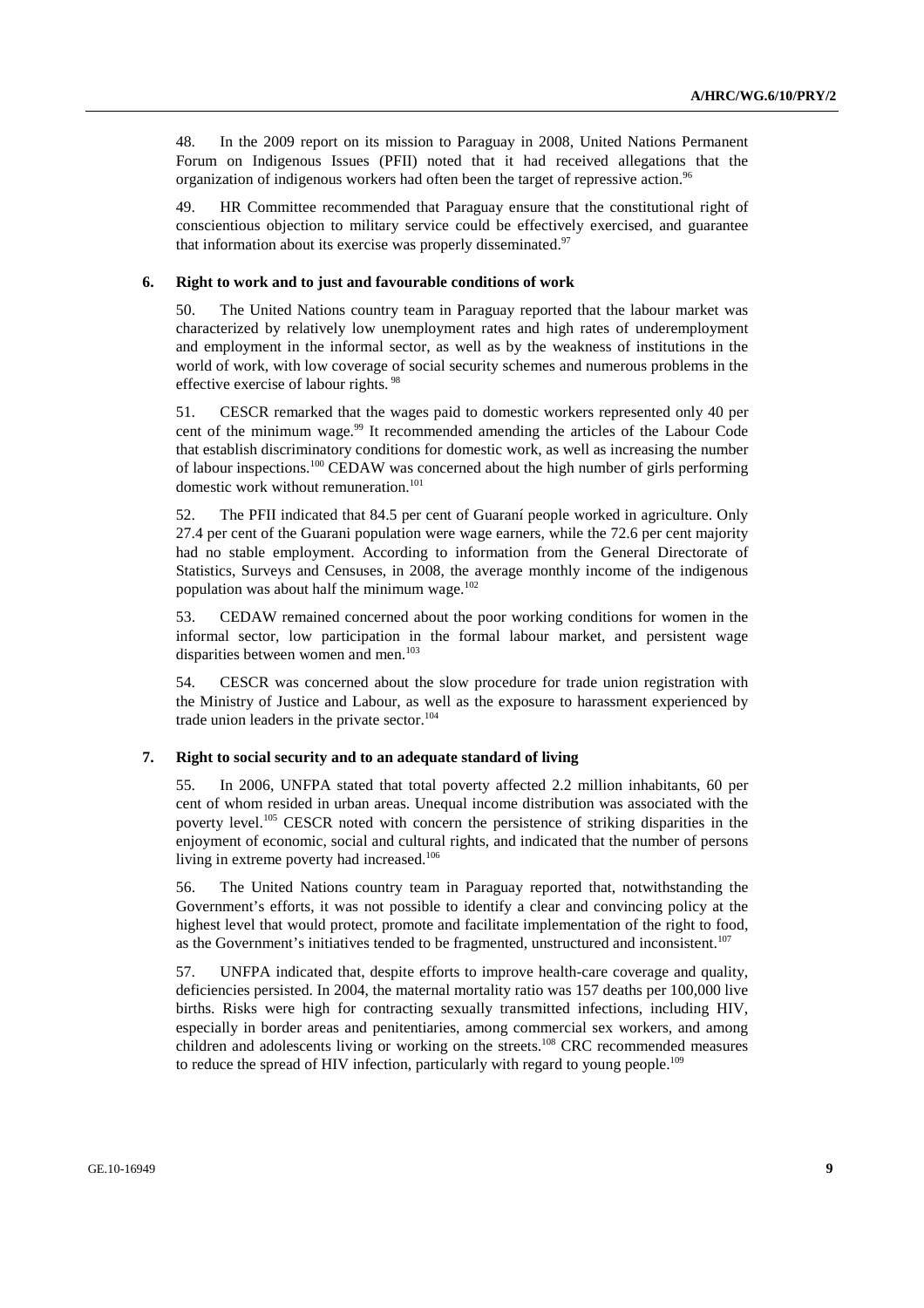58. In 2005, CEDAW recommended a national consultation with civil society groups, including women's groups, to address the issue of abortion, which was illegal and a cause of high mortality rates.<sup>110</sup> CRC<sup>111</sup> made a similar recommendation.<sup>112</sup>

59. The PFII indicated that 87.8 per cent of the indigenous population had no access to medical services.<sup>113</sup>

60. CESCR noted that the expansion of soybean cultivation had fostered the indiscriminate use of toxic agro-chemicals, leading to deaths and illnesses, water contamination and the disappearance of ecosystems.<sup>114</sup> CRC expressed a similar concern.<sup>115</sup>

61. CESCR noted with concern that Paraguay had not yet adopted a housing policy, especially for rural areas, despite the housing shortage reportedly affecting more than one million families.<sup>116</sup>

62. CRC recommended that Paraguay guarantee the delivery of drinking water and proper sanitation services for the population, particularly children in rural areas.<sup>117</sup>

#### **8. Right to education**

63. A 2010 United Nations Statistical Division source indicated that in 2007, the total net enrolment ratio in primary education was  $90.7$  per cent.<sup>118</sup>

64. Following a visit in April 2009, the Special Rapporteur on the right to education concluded that free education was not yet a given in Paraguay and that a sizeable share of the State's obligations had shifted to families. He noted with concern the high repetition rate in basic education (30 per cent), low completion rate in secondary schools (27 per cent) and that rural dwellers and the indigenous communities had fallen into neglect in nearly all aspects of development. The Special Rapporteur found it regrettable that the illiteracy rate among indigenous people aged over 15 stood at 40 per cent.<sup>119</sup>

65. The PFII noted that official figures continued to reveal an alarming situation marked by a high illiteracy rate affecting 40 per cent of the indigenous population, an average of three years' schooling for indigenous children aged 10 and over, as compared to 8 years for the non-indigenous population. The problem was more acute in rural areas.<sup>120</sup>

66. In 2008, the ILO Committee of Experts was deeply concerned by the high school drop-out rate and pointed that poverty was one of the primary causes of child labour. It requested redoubled efforts to improve the functioning of the education system.<sup>121</sup>

#### **9. Minorities and indigenous peoples**

67. CESCR noted with concern that some 45 per cent of indigenous people did not hold legal title to their ancestral lands.<sup>122</sup> The 2010 report of the 9th session of the PFII recommended, *inter alia*, that the Government remain firm in its commitment to cooperating with indigenous peoples' organizations in order to find emergency solutions to the extremely serious situation of the indigenous communities that have been wholly dispossessed of their land; implement policies to ensure the reconstitution of their territory; make resolute progress towards the development of a land registry that would facilitate land titling and thus the recovery of land by indigenous communities, and the territorial reconstitution of their respective peoples; give priority, in its emergency plans, to the protection of vulnerable indigenous children from practices of forced labour and other forms of exploitation.<sup>123</sup>

68. The United Nations country team in Paraguay reported that there was still discrimination in the use of Guaraní. For example, Spanish was predominantly the language of the courts, thus limiting the exercise of cultural rights. Moreover, indigenous women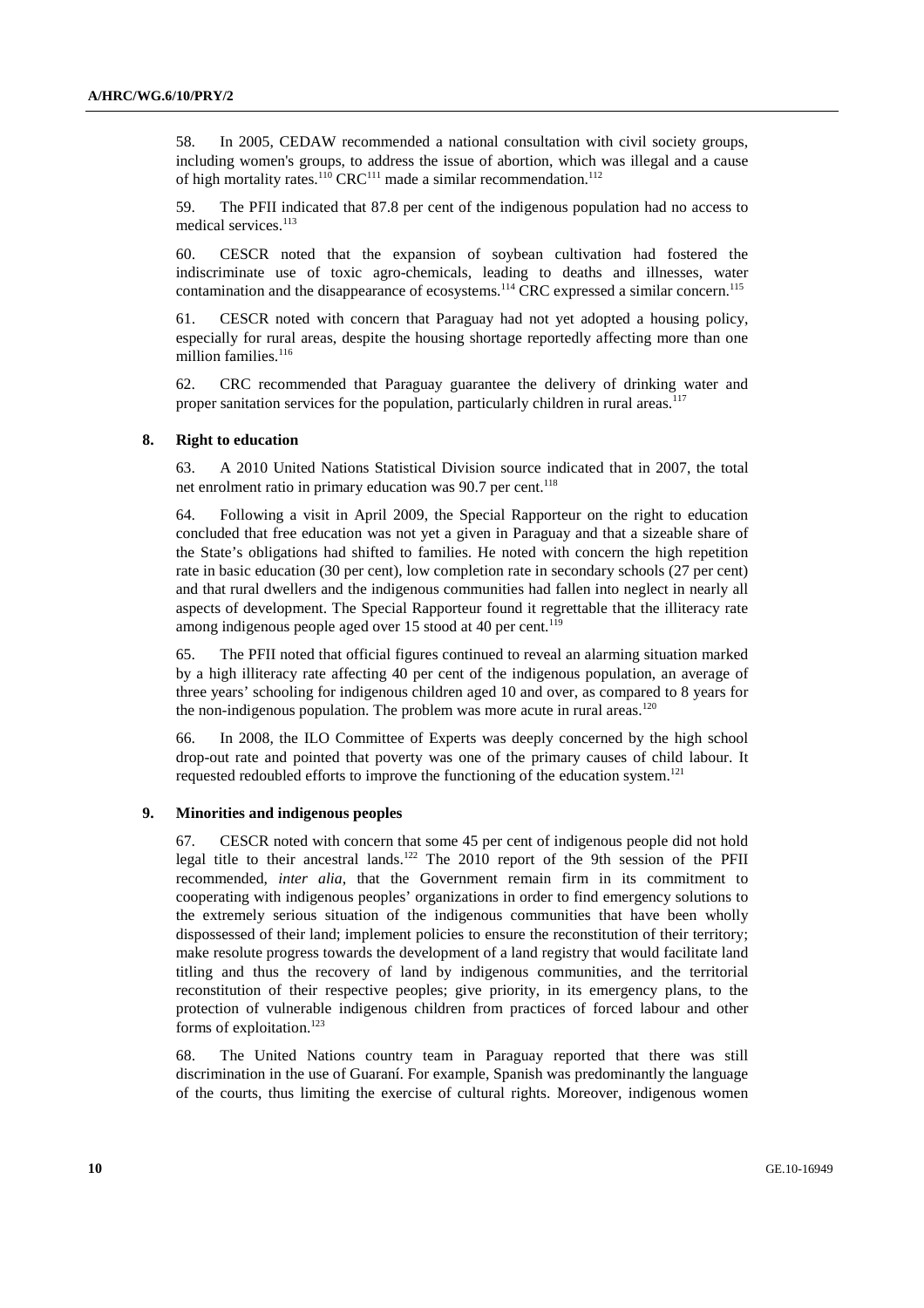who did not speak an official language, followed by non-indigenous women who spoke only Guaraní, suffered most from inequality in Paraguay. 124

69. The Special Rapporteur on the right to education was of the view that urgent action was essential to save and develop the Guaraní language which is spoken by over 80 per cent of the population of Paraguay, the only truly bilingual country in Latin America. Guaraní is usually shunned by teachers, and younger people are shy about speaking it in public, even though it is protected under the Constitution.<sup>125</sup>

70. CESCR noted with deep concern the large number of forced evictions of peasant and indigenous families who had been occupying the land, and reports that the National Police used excessive force in carrying out the evictions.<sup>126</sup>

71. In 2010, the ILO Committee of Experts expected that urgent action would be taken to put an end to bonded labour in the indigenous communities of the Paraguayan Chaco as well as in other parts of the country that may be affected. The Committee noted that the Government had requested ILO technical assistance.<sup>127</sup>

#### **10. Migrants, refugees and asylum-seekers**

72. CRC regretted that no special procedures had been established to deal with unaccompanied minor asylum-seekers<sup>128</sup> and recommended that Paraguay ensure that asylum claims submitted by children take into account the UNHCR Guidelines on determining the best interests of the child. $129$ 

73. The Special Rapporteur on the right to education was informed of an increasing influx of labourers and their families from a neighbouring country for the soya harvest. Their children lacked adequate access to education, partly because they lived in remote areas, and partly because they did not understand or speak Spanish.<sup>130</sup>

## **III. Achievements, best practices, challenges and constraints**

74. In 2009, the Special Rapporteur on the right to education learnt about the National Programme on Equal Opportunities for Women in Education (PRIOME) which was launched in 1995. With NGO help, the programme aimed at establishing national coordination and advice on gender for the Ministry of Education, incorporating the gender perspective in teacher training, assisting in the analysis and reform of the curriculum, and raising public awareness of the need to eliminate discrimination in education. The Special Rapporteur noted that PRIOME had been instrumental in the advances made in gender issues thanks to its treatment of areas such as gender roles and equal treatment in family structures and tasks, sex education, promotion of health and rights, including sexual and reproductive health, prevention of sexually transmitted diseases and HIV, violence and respect for cultural and religious diversity. Despite these efforts, sexism had not disappeared from the hidden curriculum, which showed that girls' and women's rights have still not found a place in teachers' thinking or behaviour.<sup>131</sup>

## **IV. Key national priorities, initiatives and commitments**

### **Specific recommendations for follow-up**

75. In March 2009, the HR Committee adopted views regarding the custody case referred to in communication 1407/2005, and recommended that contact be facilitated between the author and his daughters.<sup>132</sup> In its follow-up response of October 2009, Paraguay denied having violated the Covenant.<sup>133</sup>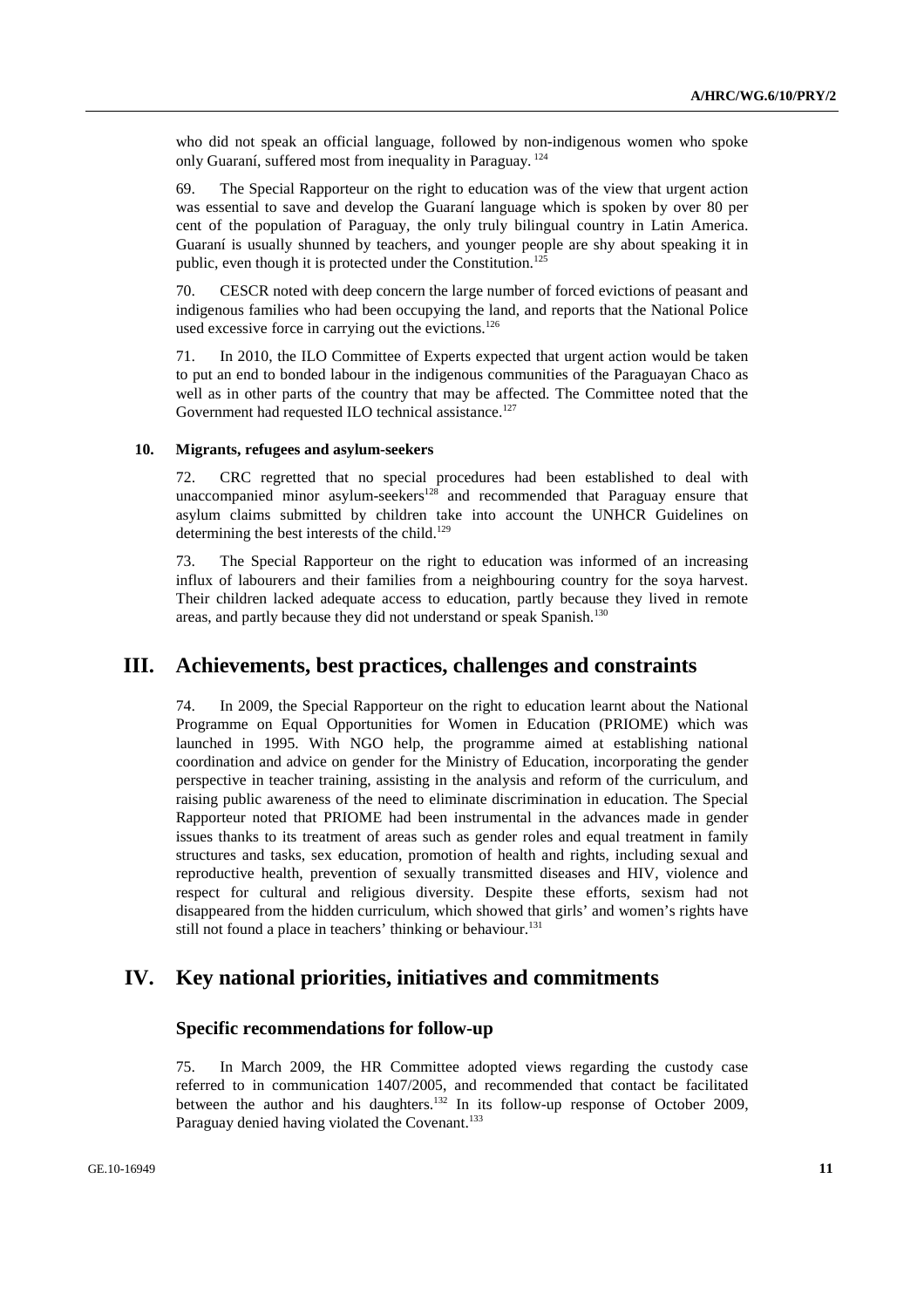76. In 2005, HR Committee requested Paraguay to provide, within one year, information on the implementation of the Committee's recommendations in paragraphs 7 (Truth and Justice Commission), 12 (56 cases of torture investigated by the Special Human Rights Units within the Public Prosecutor's Office), 17 (appointment and removal of judges) and 21 (street children).<sup>134</sup> In June 2008, Paraguay provided a follow-up response.<sup>135</sup>

## **V. Capacity-building and technical assistance**

77. CRC recommended that Paraguay seek technical assistance from the UN system and other partners for the development of rehabilitation and reintegration programmes for child labourers;<sup>136</sup> juvenile justice;<sup>137</sup> and HIV/AIDS.<sup>138</sup>

 *Notes* 

|                                                                                                                                                           | Unless indicated otherwise, the status of ratifications of instruments listed in the table may be found |                                                                                                                                                                                                  |  |  |  |  |  |
|-----------------------------------------------------------------------------------------------------------------------------------------------------------|---------------------------------------------------------------------------------------------------------|--------------------------------------------------------------------------------------------------------------------------------------------------------------------------------------------------|--|--|--|--|--|
|                                                                                                                                                           |                                                                                                         | in Multilateral Treaties Deposited with the Secretary-General: Status as at 1 April 2009                                                                                                         |  |  |  |  |  |
|                                                                                                                                                           |                                                                                                         | (ST/LEG/SER.E/26), supplemented by the official website of the United Nations Treaty Collection                                                                                                  |  |  |  |  |  |
|                                                                                                                                                           |                                                                                                         | database, Office of Legal Affairs of the United Nations Secretariat, http://treaties.un.org/.                                                                                                    |  |  |  |  |  |
| $\overline{c}$                                                                                                                                            | The following abbreviations have been used for this document:                                           |                                                                                                                                                                                                  |  |  |  |  |  |
|                                                                                                                                                           | <b>ICERD</b>                                                                                            | International Convention on the Elimination of All Forms of Racial Discrimination                                                                                                                |  |  |  |  |  |
|                                                                                                                                                           | <b>ICESCR</b>                                                                                           | International Covenant on Economic, Social and Cultural Rights                                                                                                                                   |  |  |  |  |  |
|                                                                                                                                                           | <b>OP-ICESCR</b>                                                                                        | Optional Protocol to ICESCR                                                                                                                                                                      |  |  |  |  |  |
|                                                                                                                                                           | <b>ICCPR</b>                                                                                            | International Covenant on Civil and Political Rights                                                                                                                                             |  |  |  |  |  |
|                                                                                                                                                           | <b>ICCPR-OP 1</b>                                                                                       | Optional Protocol to ICCPR                                                                                                                                                                       |  |  |  |  |  |
|                                                                                                                                                           | <b>ICCPR-OP2</b>                                                                                        | Second Optional Protocol to ICCPR, aiming at the abolition of the death penalty                                                                                                                  |  |  |  |  |  |
|                                                                                                                                                           | <b>CEDAW</b>                                                                                            | Convention on the Elimination of All Forms of Discrimination against Women                                                                                                                       |  |  |  |  |  |
|                                                                                                                                                           | <b>OP-CEDAW</b>                                                                                         | Optional Protocol to CEDAW                                                                                                                                                                       |  |  |  |  |  |
|                                                                                                                                                           | <b>CAT</b>                                                                                              | Convention against Torture and Other Cruel, Inhuman or Degrading Treatment or                                                                                                                    |  |  |  |  |  |
|                                                                                                                                                           |                                                                                                         | Punishment                                                                                                                                                                                       |  |  |  |  |  |
|                                                                                                                                                           | OP-CAT                                                                                                  | Optional Protocol to CAT                                                                                                                                                                         |  |  |  |  |  |
|                                                                                                                                                           | CRC                                                                                                     | Convention on the Rights of the Child                                                                                                                                                            |  |  |  |  |  |
|                                                                                                                                                           | OP-CRC-AC                                                                                               | Optional Protocol to CRC on the involvement of children in armed conflict                                                                                                                        |  |  |  |  |  |
|                                                                                                                                                           | OP-CRC-SC                                                                                               | Optional Protocol to CRC on the sale of children, child prostitution and child                                                                                                                   |  |  |  |  |  |
|                                                                                                                                                           |                                                                                                         | pornography                                                                                                                                                                                      |  |  |  |  |  |
|                                                                                                                                                           | <b>ICRMW</b>                                                                                            | International Convention on the Protection of the Rights of All Migrant Workers and                                                                                                              |  |  |  |  |  |
|                                                                                                                                                           |                                                                                                         | Members of Their Families                                                                                                                                                                        |  |  |  |  |  |
|                                                                                                                                                           | <b>CRPD</b>                                                                                             | Convention on the Rights of Persons with Disabilities                                                                                                                                            |  |  |  |  |  |
|                                                                                                                                                           | OP-CRPD                                                                                                 | Optional Protocol to the Convention on the Rights of Persons with Disabilities                                                                                                                   |  |  |  |  |  |
|                                                                                                                                                           | <b>CED</b>                                                                                              | International Convention for the Protection of All Persons from Enforced                                                                                                                         |  |  |  |  |  |
| 3                                                                                                                                                         |                                                                                                         | Disappearance                                                                                                                                                                                    |  |  |  |  |  |
|                                                                                                                                                           |                                                                                                         | Adopted by the General Assembly in its resolution 63/117 of 10 December 2008. Article 17,<br>paragraph 1, of OP-ICESCR states that "The present Protocol is open for signature by any State that |  |  |  |  |  |
|                                                                                                                                                           |                                                                                                         |                                                                                                                                                                                                  |  |  |  |  |  |
| has signed, ratified or acceded to the Covenant."<br>4<br>Protocol to Prevent, Suppress and Punish Trafficking in Persons, Especially Women and Children, |                                                                                                         |                                                                                                                                                                                                  |  |  |  |  |  |
|                                                                                                                                                           |                                                                                                         | supplementing the United Nations Convention against Transnational Organized Crime.                                                                                                               |  |  |  |  |  |
| 5                                                                                                                                                         |                                                                                                         | 1951 Convention relating to the Status of Refugees and its 1967 Protocol, 1954 Convention relating                                                                                               |  |  |  |  |  |
| to the status of Stateless Persons and 1961 Convention on the Reduction of Statelessness.                                                                 |                                                                                                         |                                                                                                                                                                                                  |  |  |  |  |  |
| 6                                                                                                                                                         |                                                                                                         | Geneva Convention for the Amelioration of the Condition of the Wounded and Sick in Armed Forces                                                                                                  |  |  |  |  |  |
|                                                                                                                                                           |                                                                                                         | in the Field (First Convention); Geneva Convention for the Amelioration of the Condition of                                                                                                      |  |  |  |  |  |
| Wounded, Sick and Shipwrecked Members of Armed Forces at Sea (Second Convention);                                                                         |                                                                                                         |                                                                                                                                                                                                  |  |  |  |  |  |
|                                                                                                                                                           |                                                                                                         | Convention relative to the Treatment of Prisoners of War (Third Convention); Convention relative to                                                                                              |  |  |  |  |  |
|                                                                                                                                                           |                                                                                                         | the Protection of Civilian Persons in Time of War (Fourth Convention); Protocol Additional to the                                                                                                |  |  |  |  |  |
|                                                                                                                                                           |                                                                                                         | Geneva Conventions of 12 August 1949, and relating to the Protection of Victims of International                                                                                                 |  |  |  |  |  |
| Armed Conflicts (Protocol I); Protocol Additional to the Geneva Conventions of 12 August 1949, and                                                        |                                                                                                         |                                                                                                                                                                                                  |  |  |  |  |  |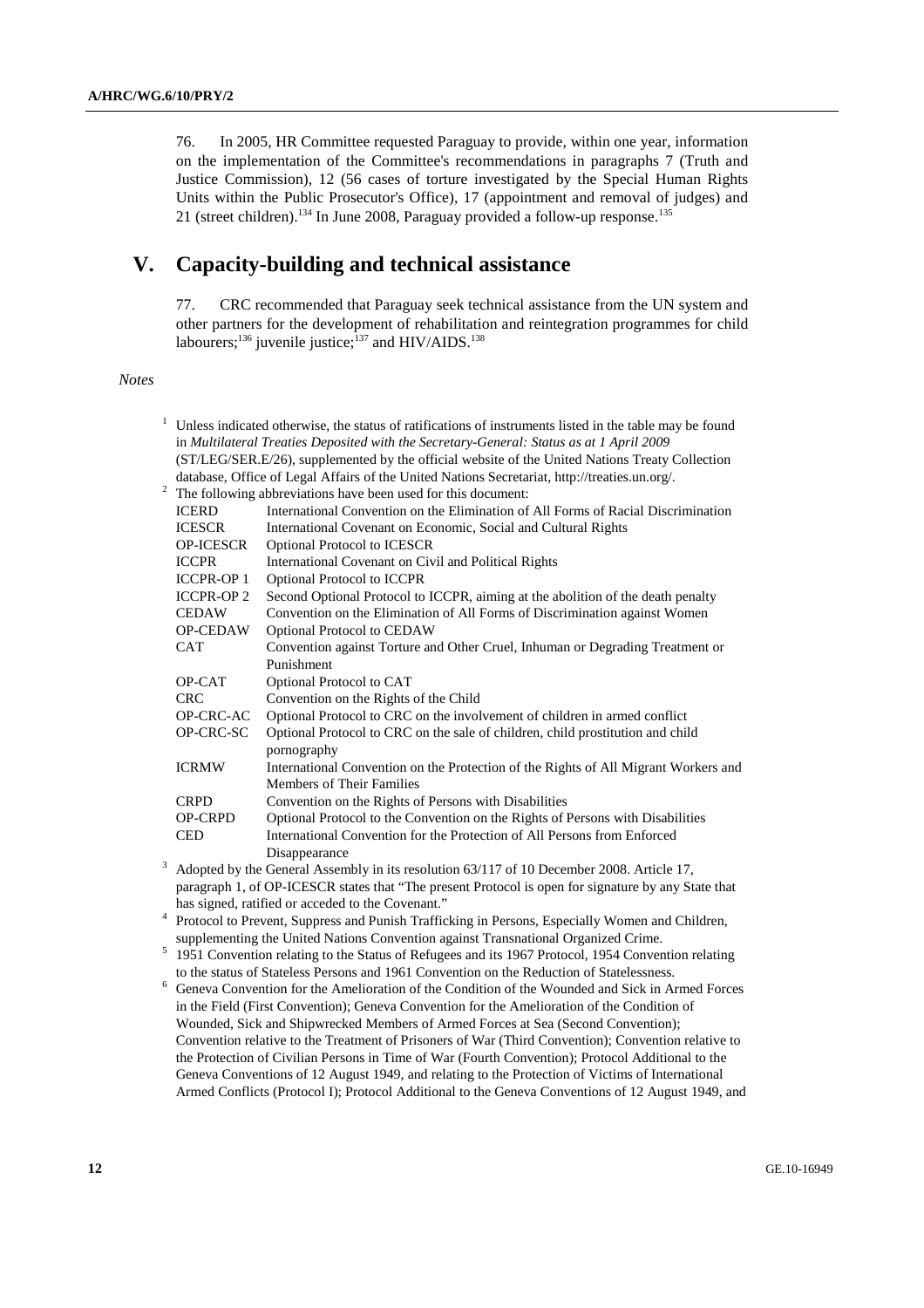relating to the Protection of Victims of Non-International Armed Conflicts (Protocol II); Protocol Additional to the Geneva Conventions of 12 August 1949, and relating to the Adoption of an Additional Distinctive Emblem (Protocol III). For the official status of ratifications, see Federal Department of Foreign Affairs of Switzerland, at www.eda.admin.ch/eda/fr/home/topics/intla/ intrea/chdep/warvic.html. 7

- CRC/C/PRY/CO/3, para. 81.
- 8 CEDAW/C/PAR/CC/3-5, para. 21.
- 9 A/HRC/7/3/Add.3, p. 2, and paras. 35, 82 and 83.
- 10 CRC/C/PRY/CO/3, para. 8.
- <sup>11</sup> UNCT submission to the UPR on Paraguay, para. 14.
- <sup>12</sup> CRC/C/PRY/CO/3, para. 8.
- <sup>13</sup> For the list of national human rights institutions with accreditation status granted by the International Coordinating Committee of National Institutions for the Promotion and Protection of Human Rights
- (ICC), see A/HRC/13/45, annex I.<br><sup>14</sup> CRC/C/PRY/CO/3, para. 11.
- 15 Ibid., para. 15.
- 16 Ibid., para. 13.
- <sup>17</sup> UNCT submission to the UPR on Paraguay, para. 9.
- 18 Ibid., para. 15.
- <sup>19</sup> See General Assembly resolution 59/113B and Human Rights Council resolutions 6/24, 10/3 and 12/4. See also letters from the High Commissioner for Human Rights dated 9 January 2006 and 10 December 2007 at http://www2.ohchr.org/english/issues/education/training/Summary-nationalinitiatives2005-2009.htm, and an evaluation questionnaire from the Permanent Mission of Paraguay dated 31 March 2010 at http://www2.ohchr.org/english/issues/education/training/evaluation
- WPHRE.htm.<br><sup>20</sup> The following abbreviations have been used for this document:
	- CERD Committee on the Elimination of Racial Discrimination

| <b>CESCR</b> |  |  | Committee on Economic, Social and Cultural Rights |  |
|--------------|--|--|---------------------------------------------------|--|
| ____         |  |  |                                                   |  |

- HR Committee Human Rights Committee
- CEDAW Committee on the Elimination of Discrimination against Women CAT Committee against Torture
- CRC Committee on the Rights of the Child
- CMW Committee on the Protection of the Rights of All Migrant Workers and Their Families
- CRPD Committee on the Rights of Persons with Disabilities 21 See CAT/OP/PRY/1.
- 
- $^{22}$  See CAT/OP/PRY/1/Add.1.
- 23 See press release "Prevención de la Tortura: grupo de expertos de la ONU concluye visita de seguimiento al Paraguay, 16 September 2010, available at http://www.ohchr.org/EN/NewsEvents/ Pages/DisplayNews.aspx?NewsID=10345&LangID=S. 24 E/C.12/PRY/CO/3, para. 12.
- 
- <sup>25</sup> CEDAW/C/PAR/CC/3-5, para. 18.
- 26 CRC/C/PRY/CO/3, para. 81.
- <sup>27</sup> E/C.12/PRY/CO/3, para. 38.
- <sup>28</sup> E/CN.4/2005/78/Add.1.
- <sup>29</sup> See A/HRC/7/3/Add.3.<br><sup>30</sup> See A/HRC/14/25/Add
- $30$  See A/HRC/14/25/Add.2.
- The questionnaires referred to are those reflected in an official report by a special procedure mandate holder issued between 1 January 2006 and 30 June 2010. Responses counted for the purposes of this section are those received within the relevant deadlines, and referred to in the following documents: a) E/CN.4/2006/62, para. 24 and E/CN.4/2006/67, para. 22; b) A/HRC/4/23, para. 14; c) A/HRC/4/24, para. 9; d) A/HRC/4/29, para. 47; e) A/HRC/4/31, para. 24; f) A/HRC/4/35/Add.3, para. 7; g) A/HRC/6/15, para. 7; h) A/HRC/7/6, Annex; i) A/HRC/7/8, para. 35; j) A/HRC/8/10, para.120, footnote 48 ; k) A/62/301, paras. 27, 32, 38, 44 and 51; l) A/HRC/10/16 and Corr.1, footnote 29; m) A/HRC/11/6, Annex; n) A/HRC/11/8, para. 56; o) A/HRC/11/9, para. 8, footnote 1; p) A/HRC/12/21, para.2, footnote 1; q) A/HRC/12/23, para. 12; r) A/HRC/12/31, para. 1, footnote 2; s)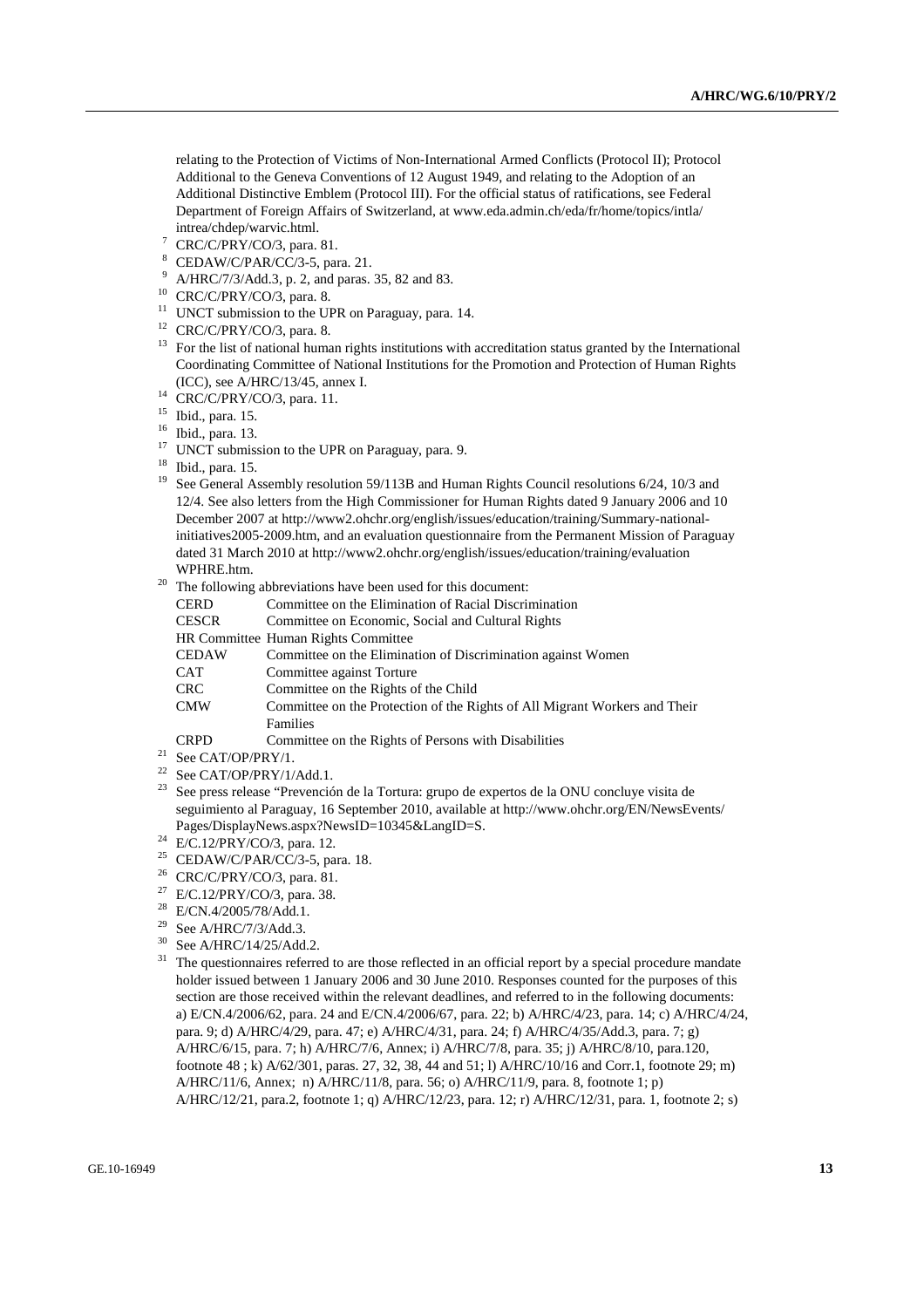A/HRC/13/22/Add.4; t) A/HRC/13/30, para. 49; u) A/HRC/13/42, Annex I; v) A/HRC/14/25, para. 6, footnote 1; w) A/HRC/14/31, para. 5, footnote 2.

- <sup>32</sup> See High Commissioner's Strategic Management Plan 2010–2011, pp. 87 and 99; also OHCHR 2009 report, pp. 74, 109–110.<br><sup>33</sup> UNFPA, Country Programme for Paraguay, 2006, DP/FPA/CPD/PRY/6, para. 8, available at
- http://www.unfpa.org/exbrd/2007/firstsession/dpfpa\_pry\_6\_eng.pdf. 34 E/C.12/PRY/CO/3, para. 13.
- 
- <sup>35</sup> CCPR/C/PRY/CO/2, para. 8.
- 36 ILO CEACR, Individual Direct Request concerning Equal Remuneration Convention, 1951 (No.
- 100), 2010, Geneva, doc. No. (ILOLEX) 092010PRY100, 1st para. 37 Ibid., Individual Direct Request concerning Discrimination (Employment and Occupation) Convention, 1958 (No. 111), 2010, Geneva, doc. No. (ILOLEX) 092010PRY111, 3rd, 5th and 9th
- paras. 38 CEDAW/C/PAR/CC/3-5, para. 34.
- 39 E/C.12/PRY/CO/3, para. 14.
- 40 CRC/C/PRY/CO/3, para. 24.
- 41 ILO CEACR, Individual Direct Request concerning Worst Forms of Child Labour Convention, 1999 (No. 182), 2008, Geneva, doc. No. (ILOLEX) 092008PRY182, 9th para. 42 CRC/C/PRY/CO/3, para. 24.
- 
- 43 CCPR/C/PRY/CO/2, para. 3.
- 44 A/HRC/7/3/Add.3, paras. 17–20 and 83.
- 45 CAT/OP/PRY/1, paras. 23, 26 and 28.
- 46 Ibid., para. 28.
- 47 A/HRC/7/3/Add.3, paras. 17–20.
- 48 CAT/OP/PRY/1, para. 28.
- 49 Ibid., paras. 57–58 and 247.
- 50 CRC/C/PRY/CO/3, para. 36.
- $^{51}$  A/HRC/7/3/Add.3, p. 2, and paras. 44 and 53–54.
- 52 CAT/OP/PRY/1, para. 142.
- 53 Ibid., paras. 53 and 54.
- 54 Ibid., para. 268.
- 55 CCPR/C/PRY/CO/2, para. 11.
- 56 A/HRC/7/3/Add.3, p. 2, and paras. 50, 64–65 and 80.
- 57 CAT/OP/PRY/1, paras. 147 and 152.
- 58 Ibid., para. 297.
- 59 Ibid., paras. 185 and 295.
- <sup>60</sup> UNFPA, Country Programme for Paraguay, 2006, DP/FPA/CPD/PRY/6, para. 8, available at http://www.unfpa.org/exbrd/2007/firstsession/dpfpa\_pry\_6\_eng.pdf.
- $h^{61}$  UNCT submission to the UPR on Paraguay, para. 12.
- 62 Ibid., para. 14.
- 63 E/CN.4/2005/78/Add.1, paras. 12–13 and 24–25.
- 64 CRC/C/PRY/CO/3, para. 72.
- 65 Ibid., para. 73.
- 66 Ibid., para. 70.
- 67 CEDAW/C/PAR/CC/3-5, para. 29.
- 68 ILO CEACR, Individual Observation concerning Forced Labour Convention, 1930 (No. 29), 2008, Geneva, doc. No. (ILOLEX) 062010PRY029, 1st, 3rd and 7th paras. 69 CRC/C/PRY/CO/3, para. 37.
- 
- 70 Ibid., para. 37.
- 71 Ibid., para. 38; see also UNICEF, "Estudio sobre maltrato infantil en el ámbito familiar Paraguay." Documento de Trabajo 2010, available at http://www.sinviolencia.com.py/docs/informe violenciapy.pdf.<br><sup>72</sup> CRC/C/PRY/CO/3, para. 64.
- 
- 73 E/CN.4/2005/78/Add.1, p. 2.
- 74 CRC/C/PRY/CO/3, para. 66.

<sup>75</sup> Ibid., para. 68.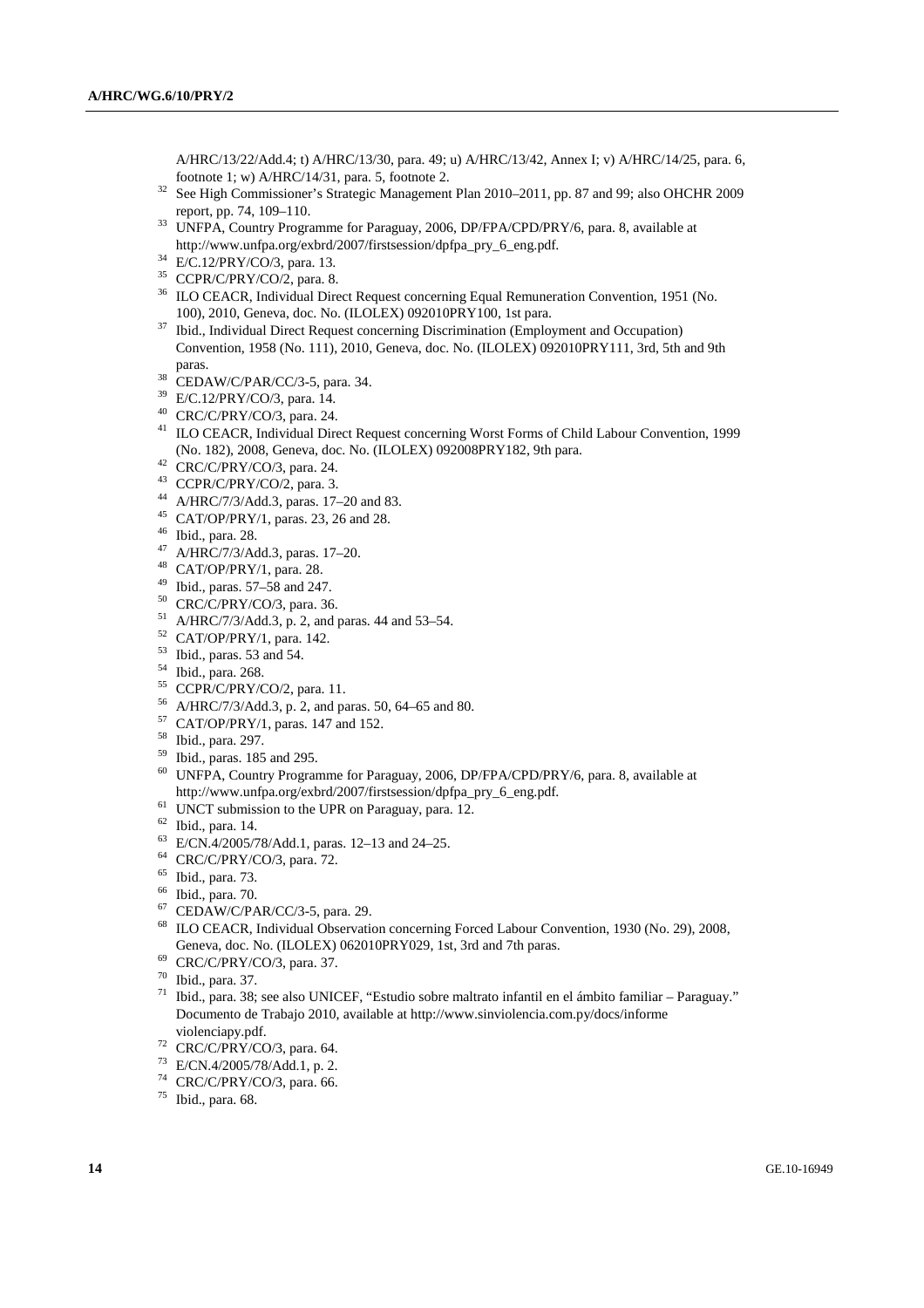- $^{76}$  Ibid., para. 69.
- 77 ILO CEACR, Individual Direct Request concerning Worst Forms of Child Labour Convention, 1999 (No. 182), 2008, Geneva, doc. No. (ILOLEX) 092008PRY182, 1st and 2nd paras. 78 CCPR/C/PRY/CO/2, para. 14.
- 
- 79 A/HRC/7/3/Add.3, paras. 51 and 86.
- 80 CCPR/C/PRY/CO/2, para. 17.
- 81 CCPR/C/PRY/CO/2/Add.1, paras. 18–28.
- 82 CRC/C/PRY/CO/3, para. 77.
- 83 Ibid., para. 78.
- <sup>84</sup> UNCT submission to the UPR on Paraguay, para. 16.
- 85 CRC/C/PRY/CO/3, para. 29.
- 86 Ibid., para. 22.
- 87 Ibid., para. 23.
- 88 CEDAW/C/PAR/CC/3-5, para. 27.
- 89 CRC/C/PRY/CO/3, para. 33.
- 90 Ibid., para. 34.
- $91$  CCPR/C/PRY/CO/2, para. 22.
- 92 CRC/C/PRY/CO/3, para. 44.
- 93 CCPR/C/PRY/CO/2, para. 19.
- 94 A/HRC/7/3/Add.3, para. 52.
- 95 CCPR/C/PRY/CO/2, para. 20.
- <sup>96</sup> PFII, Mission to Paraguay. Report and Recommendations, 2009, para. 34 (p.18), available at http://www.un.org/esa/socdev/unpfii/documents/UNPFII\_Mission\_Report\_Paraguay\_EN.pdf. 97 CCPR/C/PRY/CO/2, para. 18.
- 
- <sup>98</sup> UNCT submission to the UPR on Paraguay, para. 21.<br><sup>99</sup> E/C.12/PRY/CO/3, para. 15.
- 
- 
- 

<sup>100</sup> Ibid., para. 26.<br><sup>101</sup> CEDAW/C/PAR/CC/3-5, para. 30.<br><sup>102</sup> PFII, Mission to Paraguay. Report and Recommendations, 2009, para. 25 (p.15), available at

- 
- 
- http://www.un.org/esa/socdev/unpfii/documents/UNPFII\_Mission\_Report\_Paraguay\_EN.pdf.<br>
CEDAW/C/PAR/CC/3-5, para. 30.<br>
E/C.12/PRY/CO/3, para. 12.<br>
<sup>104</sup> E/C.12/PRY/CO/3, para. 12.<br>
<sup>105</sup> UNFPA, Country Programme for Paraguay
- 
- 
- <sup>106</sup> E/C.12/PRY/CO/3, para. 12.<br><sup>107</sup> UNCT submission to the UPR on Paraguay, para. 18.<br><sup>108</sup> UNFPA, Country Programme for Paraguay, 2006, DP/FPA/CPD/PRY/6, para. 6, available at<br>http://www.unfpa.org/exbrd/2007/firstsess
- 
- 
- 
- 
- <sup>109</sup> CRC/C/PRY/CO/3, para. 59.<br>
<sup>110</sup> CEDAW/C/PAR/CC/3-5, para. 33.<br>
<sup>111</sup> CRC/C/PRY/CO/3, para. 52.<br>
<sup>112</sup> Ibid., para. 53.<br>
<sup>113</sup> PFII, Mission to Paraguay. Report and Recommendations, 2009, para. 40 (p. 20), available
- 
- 
- 
- 
- <sup>114</sup> E/C.12/PRY/CO/3, para. 16.<br>
<sup>115</sup> CRC/C/PRY/CO/3, para. 50.<br>
<sup>116</sup> E/C.12/PRY/CO/3, para. 19.<br>
<sup>117</sup> CRC/C/PRY/CO/3, para. 57.<br>
<sup>117</sup> CRC/C/PRY/CO/3, para. 57.<br>
<sup>118</sup> United Nations Statistical Division coordinated
- 
- mdg.<br>
<sup>119</sup> A/HRC/14/25/Add.2, p. 1 and para. 79.<br>
<sup>120</sup> PFII, Mission to Paraguay. Report and Recommendations, 2009, para. 23 (p.13), available at<br>
http://www.un.org/esa/socdev/unpfii/documents/UNPFII\_Mission\_Report\_Parag
- <sup>121</sup> ILO CEACR, Individual Direct Request concerning Minimum Age Convention, 1973 (No. 138), 2008, Geneva, doc. No. (ILOLEX) 092008PRY138, 5th para. 122 E/C.12/PRY/CO/3, para. 18.
-